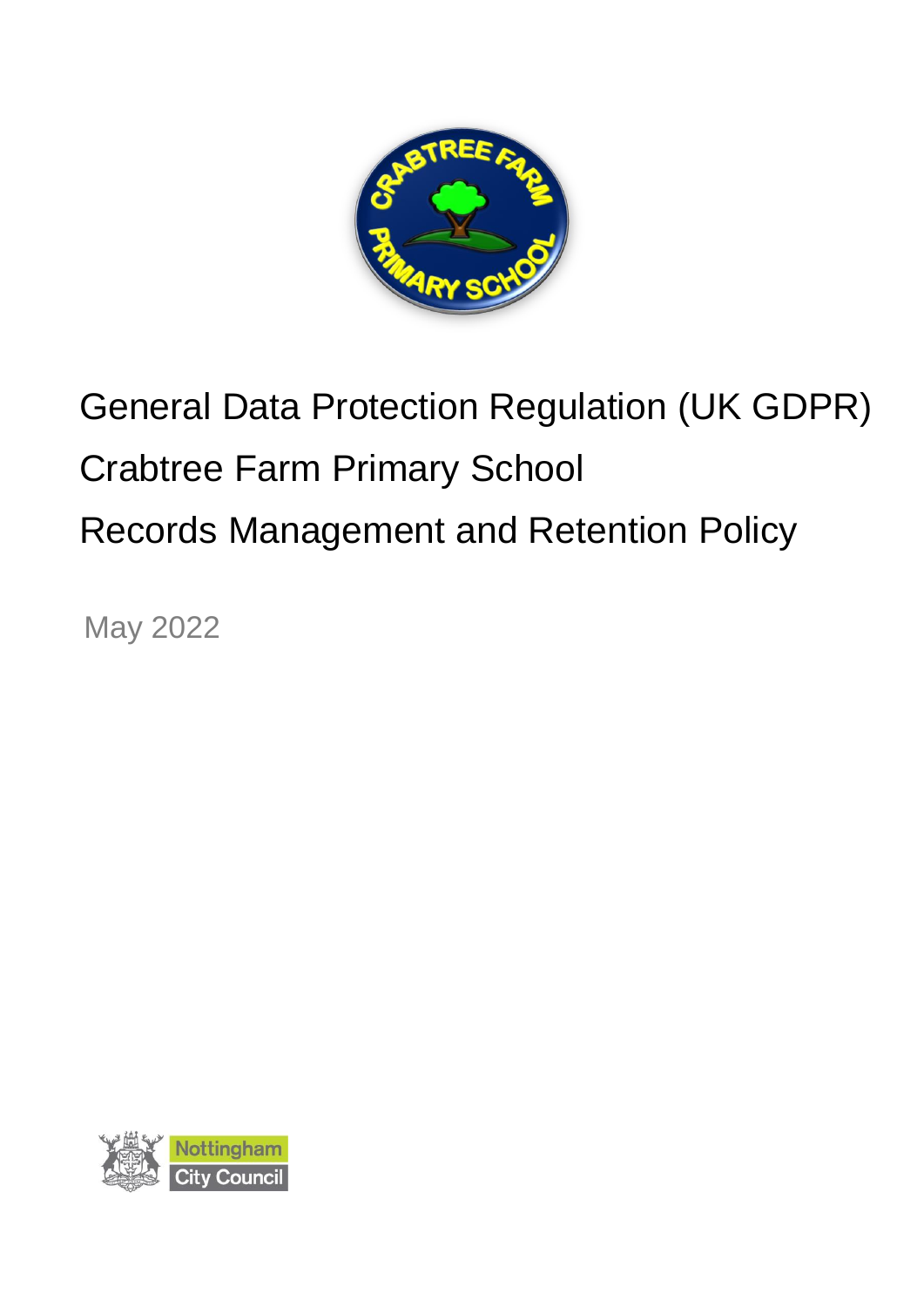# **Records Management and Retention Policy**

# **Contents**

- 1. Introduction
- 2. Scope of policy
- 3. Responsibilities
- 4. Relationship with existing policies
- 5. The regulatory environment
- 6. What the school will do
- 7. Review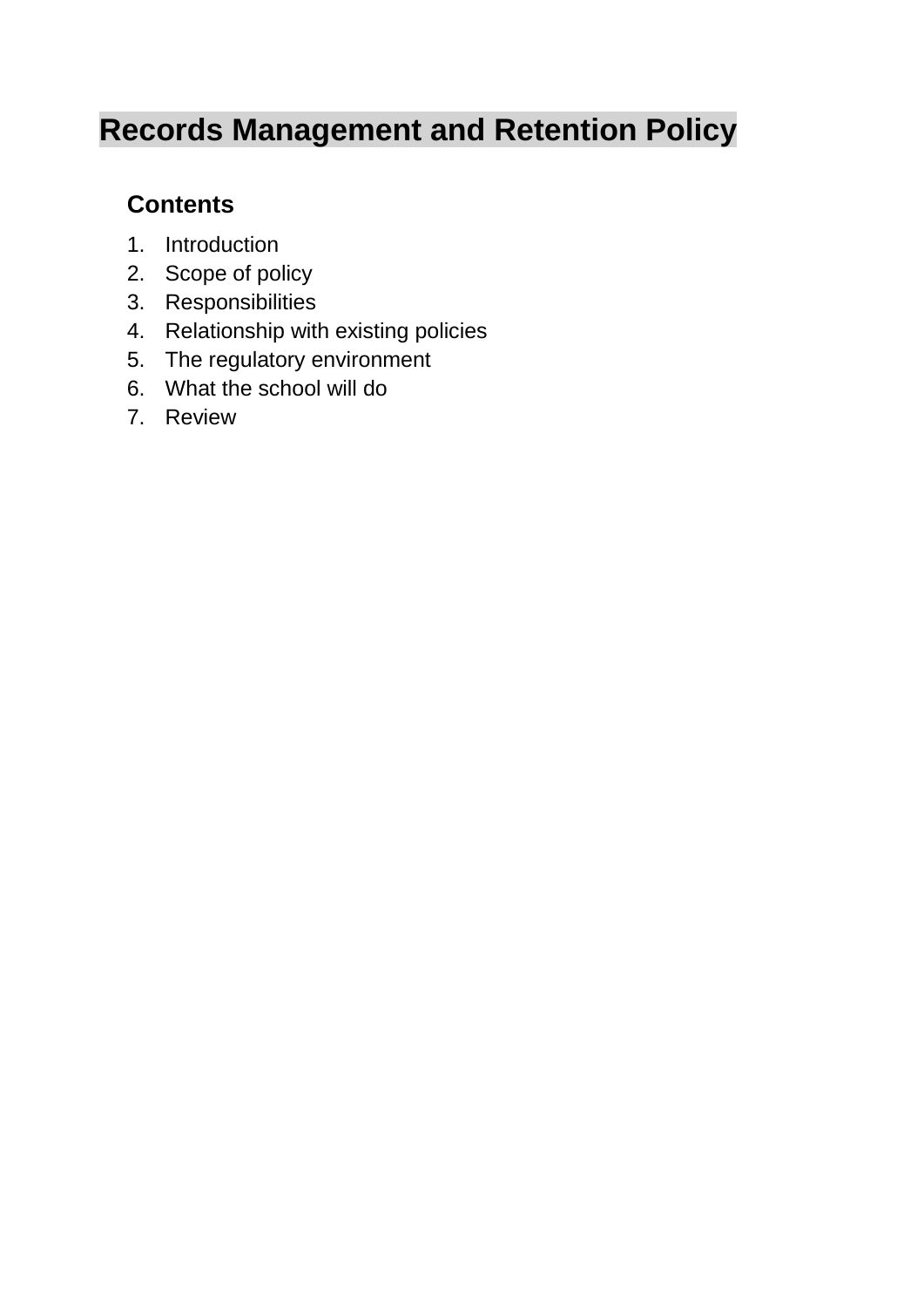

## **Records Management and Retention Policy**

#### **1. Introduction**

Crabtree Farm Primary School recognises that by efficiently managing its records, it will be able to comply with its legal and regulatory obligations and to contribute to the effective overall management of the institution. Records provide evidence for protecting the legal rights and interests of the school and provide evidence for demonstrating performance and accountability.

This document provides the policy framework for the effective management and auditing of the school's records management arrangements.

#### **2. Scope of the policy**

This policy applies to all records created, received or maintained by staff of the school while carrying out its functions.

The policy applies to the management of school records regardless of format or the location from or in which school employees, agents, contractors and partners access them.

Records are defined as all those documents which facilitate the business carried out by the school and which are thereafter retained (for a set period) to provide evidence of its transactions or activities. These records may be created, acquired or maintained in hard copy or electronically.

Where the school identifies records for permanent preservation its archives for historical research it will liaise with the County Archives Service / another appropriate body to manage the process.

#### **3. Responsibilities**

The school's Governing Body has a corporate responsibility to maintain its records and record keeping systems in accordance with the regulatory environment. The person with overall responsibility for this policy on a day-to-day basis is the school's Headteacher in conjunction with the DPO and School Business Manager.

The person responsible for day-to-day records management in the school will give guidance for good records management practice and will promote compliance with this policy so that information will be retrieved easily, appropriately and in a timely way. They will also monitor compliance with this policy by surveying (at least) annually to check if records are stored securely and can be accessed appropriately.

Individual staff and employees must ensure that records for which they are responsible are accurate, maintained and disposed of in accordance with the school's records management guidelines.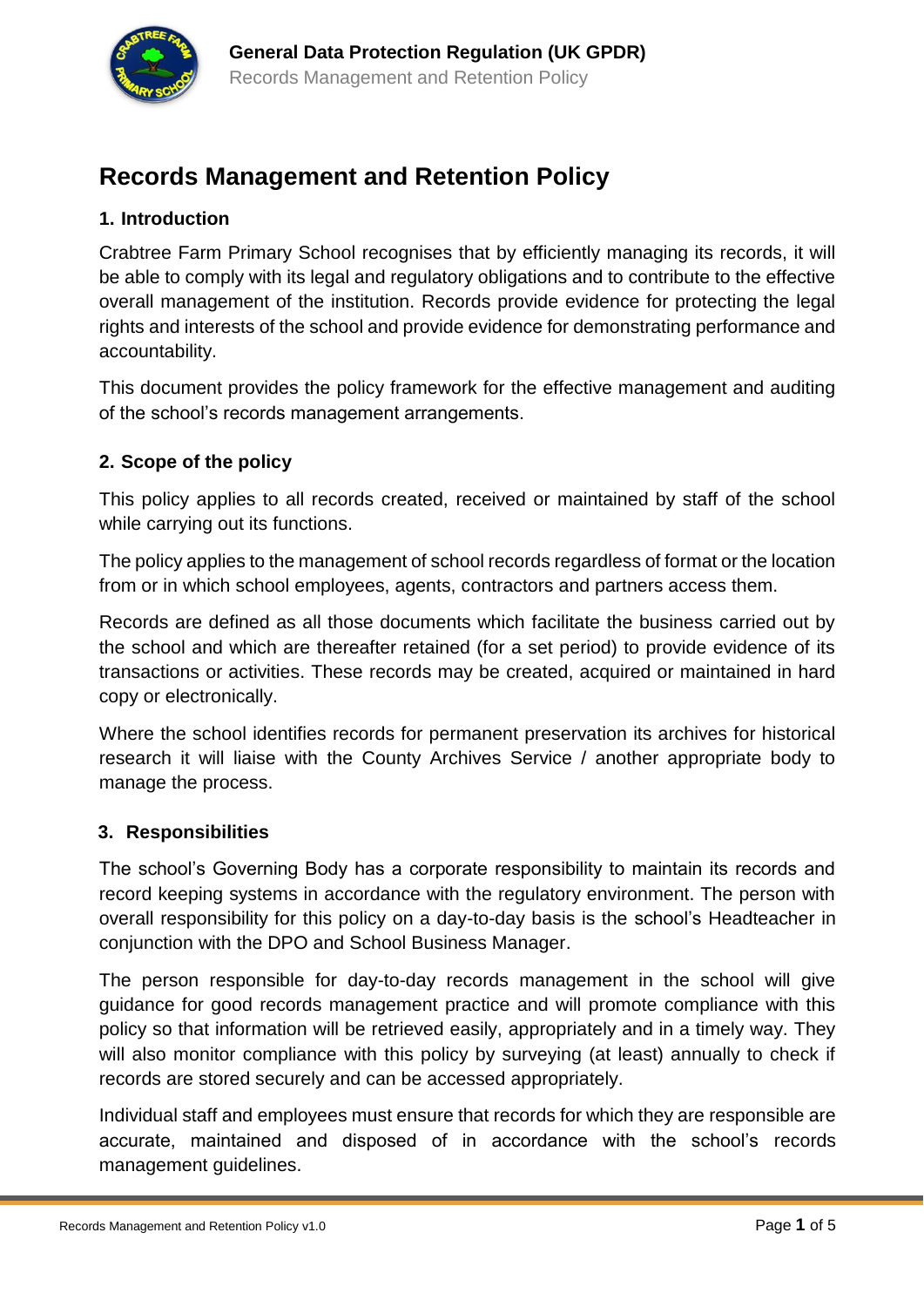

#### **4. Relationship with existing policies**

This policy has been drawn up within the context of:

- Freedom of Information Policy
- Data Protection Policy
- And with other legislation or regulations (including audit, equal opportunities and ethics) affecting the school.

This policy aims to ensure that the school creates or acquires, uses, stores and disposes of records in accordance with the legal framework and codes of practice.

#### **5. The regulatory environment**

The school will operate within a legal framework set by statute, case law and regulations including, but not limited to:

- Data Protection Act 1998
- Freedom of Information Act 2000
- Environmental Information Regulations 2004
- Criminal Justice Act 1988
- Civil Evidence Act 1995
- Regulation of Investigatory Powers Act 2000
- Human Rights Act 1998
- Re-use of Public Sector Information Regulations 2015
- General Data Protection Regulations 2017
- Data Protection Act 2018

and within relevant Codes of Practice, including but not limited to:

- Code of Practice on Records Management issued in July 2009 by the Lord Chancellor under section 46 of the Freedom of Information Act 2000
- Local Government Transparency Code 2015.

The school's Records Management and Retention Policy will be affected by changes in the regulatory environment. As the full implications of the General Data Protection Regulation/Data Protection Act 2018 requirements becomes clearer, the school will amend this policy to reflect relevant changes.

#### **6. What the school will do**

The Code of Practice on Records Management issued in July 2009 under section 46 of the Freedom of Information Act 2000 defines a record as: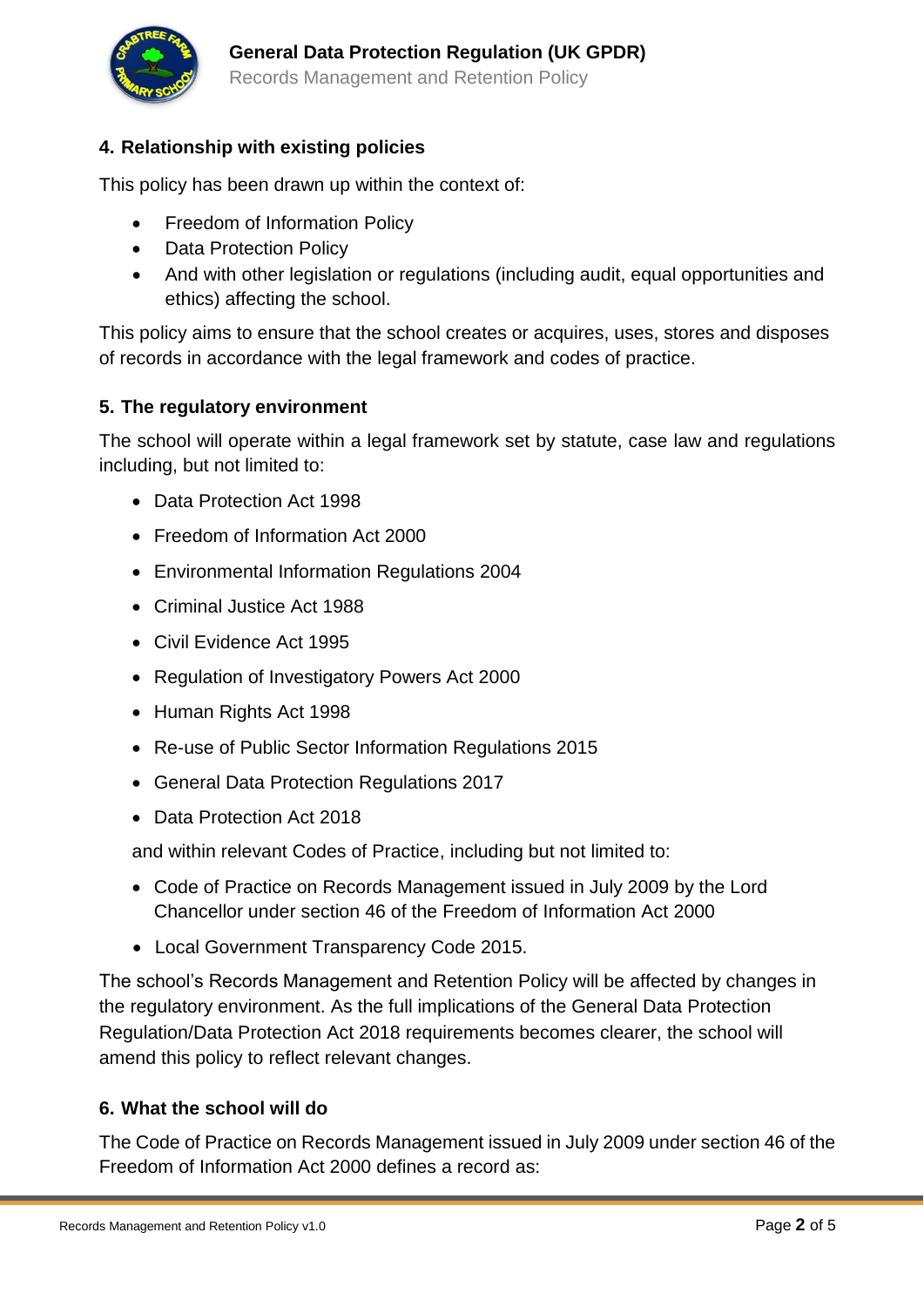

*'information created, received and maintained as evidence and information by an organisation or person, in pursuance of legal obligations or in the transaction of business'*

In terms of this policy, 'records' are defined as all documented information.

The school will create (or acquire) records according to the needs of the school. Records will be managed so that they are:

- kept up to date
- accessible to those who need to access them
- reviewed regularly
- retained in line with the school's retention schedule
- disposed of at the appropriate time in a way that is in keeping with the type of record.

The school will ensure adequate controls are in place to:

- protect records from accidental or intentional inappropriate access
- allow the sharing of records safely and appropriately
- make information openly available (where appropriate)
- manage records in compliant and safe way and in line with legislative requirements.

The school will consider individuals' privacy whenever a new record containing personal information is created or acquired and will conduct Data Protection Impact Assessments as appropriate.

The school will have regard to authoritative practice guidance (from sources such as The Information Records Management Society - IRMS, the Information Commissioner's Office - ICO and the Department for Education - DfE) and will incorporate it as appropriate into its records management arrangements.

All school records will be managed in accordance with this Records Management and Retention Policy.

#### Retention Schedule

The school will maintain a Retention Schedule which will list all the record series retained by the school (including those containing personal / special personal data), along with the retention period. Also, amongst other relevant information the schedule will identify new or obsolete records, changes in retention periods, destruction methods and it will document records retained outside the stated period. The school recognises that the Retention Schedule is an active document and will regularly review the schedule to maintain its relevance and effectiveness.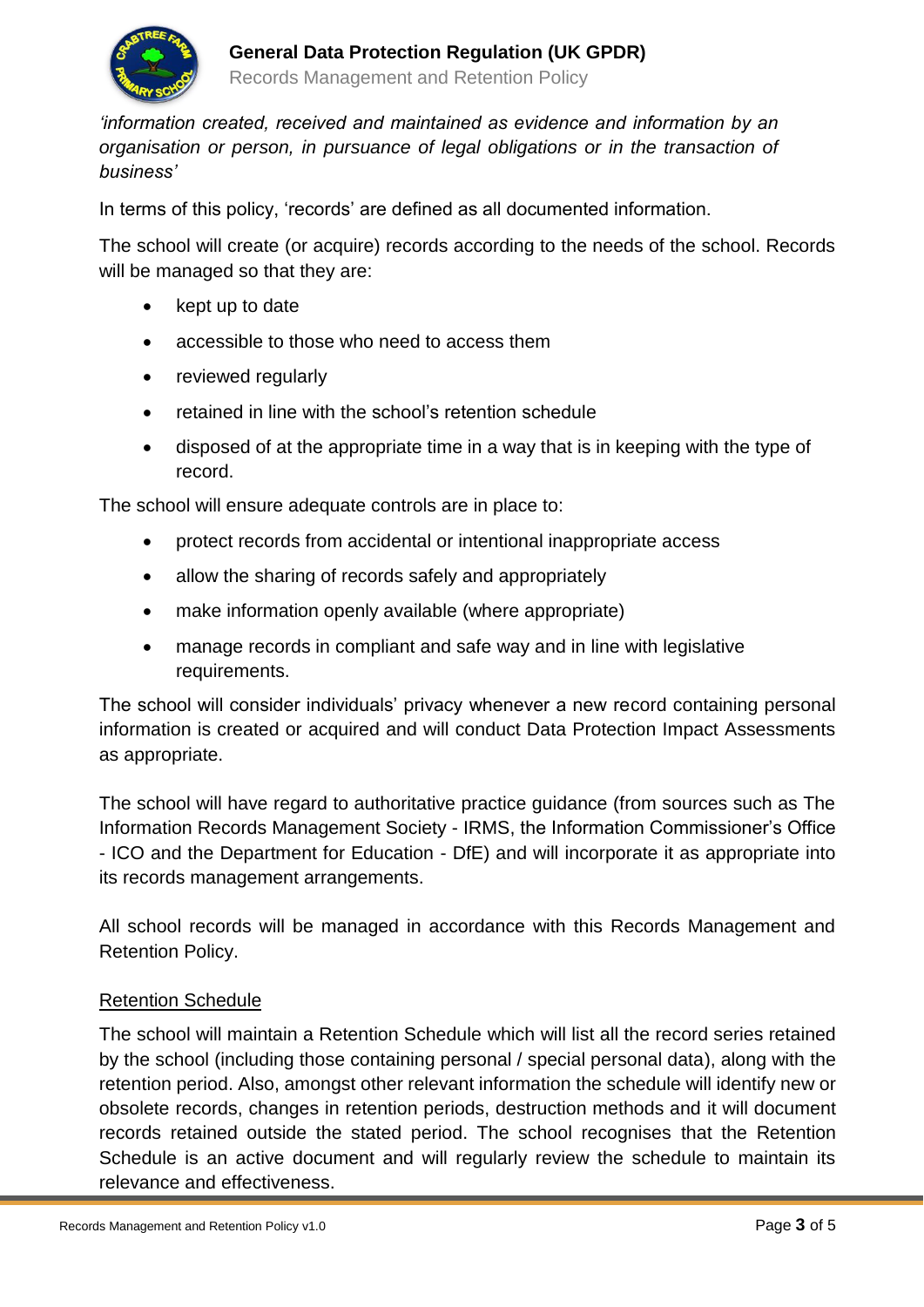

To determine a record's retention period, the school will follow relevant legislation, consider recommendations by appropriate advisory bodies, e.g. the advice from the IRMS, the DfE, educational best practice and the school's own assessment of the record's value to the functioning of the school.

#### Disposal

Disposing of records is an important part of a record's lifecycle. The school recognises that the disposal of records requires proper management and execution. The advantages of carrying out effective records disposal are:

- 1. Reducing unnecessary storage costs
- 2. Enabling quicker and more efficient record retrievals on requests for personal information and on Freedom of Information and Environmental Information requests.

| Aim                                                                | <b>How</b>                                                                                                                                                                                                                                                                                        | Why                                                                                                                                                                                                                                                                                                                                                                                                                                                                                                              |
|--------------------------------------------------------------------|---------------------------------------------------------------------------------------------------------------------------------------------------------------------------------------------------------------------------------------------------------------------------------------------------|------------------------------------------------------------------------------------------------------------------------------------------------------------------------------------------------------------------------------------------------------------------------------------------------------------------------------------------------------------------------------------------------------------------------------------------------------------------------------------------------------------------|
| <b>Store and maintain</b><br>information in a<br>controlled manner | By storing information and<br>controlling access to it by the<br>appropriate staff.<br>By collecting and keeping<br>information to agreed standards<br>according to the needs of the<br>school.<br>By effectively managing the<br>amount of physical records<br>stored both on-site and off-site. | To ensure that information<br>can be found easily and is<br>accessible to the right people<br>when they need to it.<br>To enable better decision<br>making.<br>To enable appropriate re-use<br>and sharing of information.<br>To reduce the risk of<br>reputational damage due to<br>inaccurate or incomplete<br>information.<br>To ensure cost effective<br>storage of records.<br>To ensure that the pupils,<br>staff, parents and partners<br>have confidence that records<br>are authoritative and reliable. |
| <b>Protect</b><br>information                                      | By ensuring relevant security<br>mechanisms are in place.                                                                                                                                                                                                                                         | To ensure business<br>continuity and that the school                                                                                                                                                                                                                                                                                                                                                                                                                                                             |

In operational terms, the school will manage its records to meet three broad aims: